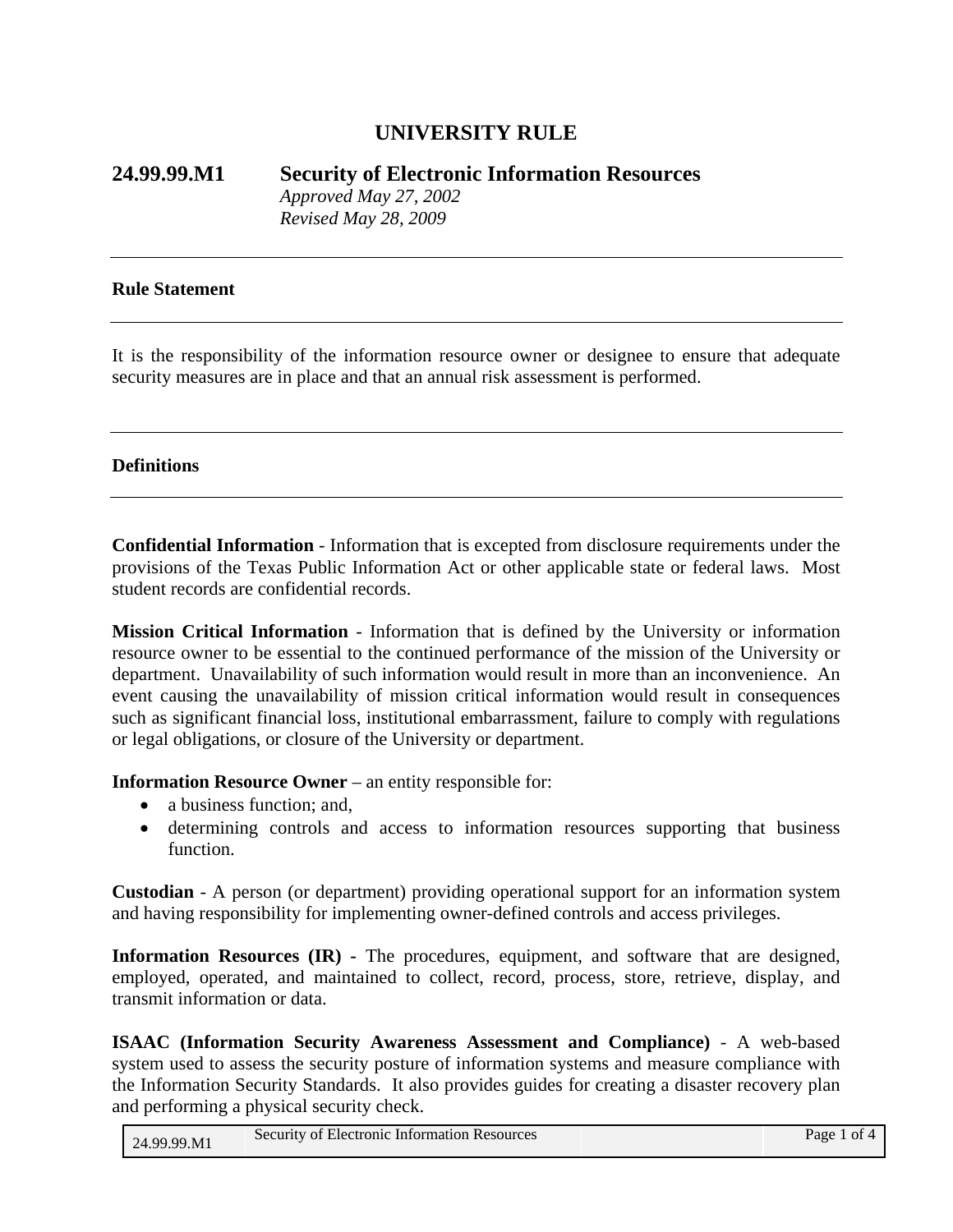## **Official Rule and Responsibilities**

#### 1. GENERAL

- 1.1 Texas A&M University's electronic information resources are vital academic and administrative assets which require appropriate safeguards. Computer systems, networks, and data are vulnerable to a variety of threats. These threats have the potential to compromise the integrity, availability, and confidentiality of the information.
- 1.2 Effective security management programs must be employed to appropriately eliminate or mitigate the risks posed by potential threats to the University's information resources. Measures shall be taken to protect these resources against unauthorized access, disclosure, modification or destruction whether accidental or deliberate.
- 1.3 Texas A&M University, as a State University, is required to comply with the Texas Administrative Code (TAC) on "Information Security Standards". The TAC assigns responsibility for protection of informational resources to the President. For the purposes of this rule, the authority and responsibility regarding the University's compliance with the TAC on Information Security Standards has been delegated by the President to the Vice President and Associate Provost for Information Technology.

## 2. RESPONSIBILITIES

- 2.1 The Vice President and Associate Provost for Information Technology has designated the Information Technology Issues Management (ITIM) group of Networking and Information Security as the entity responsible for administering the provisions of this rule and the TAC Information Security Standards.
- 2.2 The head or director of a department shall be responsible for ensuring that an appropriate security program is in effect and that compliance with this rule and TAC Standards is maintained for information systems owned and operationally supported by the department.
- 2.3 The head or director of a department which provides operational support (custodian) for information systems owned by another TAMU department, shall have the responsibility for ensuring that an appropriate security program is in effect and that compliance with TAC Standards is maintained for the supported information systems.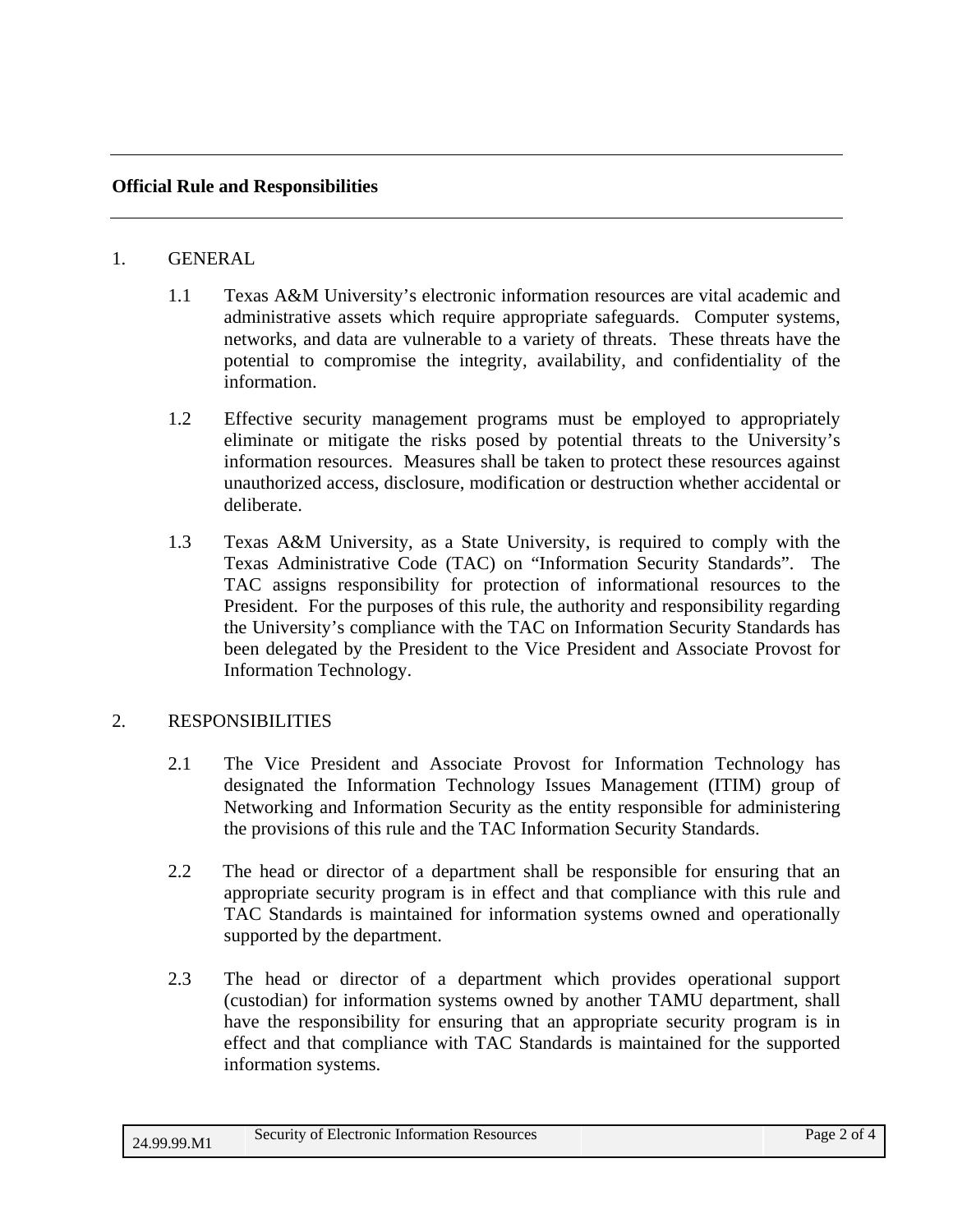- 2.4 Operational responsibility for compliance with TAC Standards may be delegated by the department head or director to the appropriate information system support personnel (e.g. System Administrators) within the department.
- 2.5 The information resource owner, or their designee, is responsible for ensuring that the risk mitigation measures described in applicable University Rules and Standard Administrative Procedures (SAP) are implemented. Based on risk management considerations and business functions, the resource owner may determine that it would be appropriate to exclude certain risk mitigation measures. All exclusions must be in accordance with SAP 24.99.99.M1.27 Exclusions from Required Risk Mitigation Measures.
- 2.6 Mission Critical or Confidential Information maintained on information resources such as servers, individual workstations, and portable devices must be afforded the appropriate safeguards stated in the TAC Standards and applicable University Rules and Standard Administrative Procedures. It is the responsibility of the information resource owner or designee to ensure that adequate security measures are in place and that an annual risk assessment is performed.

# 3. COMPLIANCE ASSESSMENT REPORTING

- 3.1 Departments having ownership or custodial responsibility for electronic information systems shall ensure that on an annual basis, a security assessment report is filed with the Office of the Vice President and Associate Provost for Information Technology (via the ISAAC system). This report is produced by the ISAAC system accessed at [http://isaac.tamu.edu/.](http://isaac.tamu.edu/) The report shall be filed by the designated system administrator or custodian of the information system.
- 3.2 Departments having responsibility for information resources which store, transmit, or process mission critical or confidential information may assess their security posture and measure their compliance with the TAC Information Security Standards by using the Information Security Awareness Assessment and Compliance (ISAAC) system.

## **Related Statutes, Policies, or Requirements**

Texas Administrative Code (TAC) 202 as amended or supplemented

## **Contact Office**